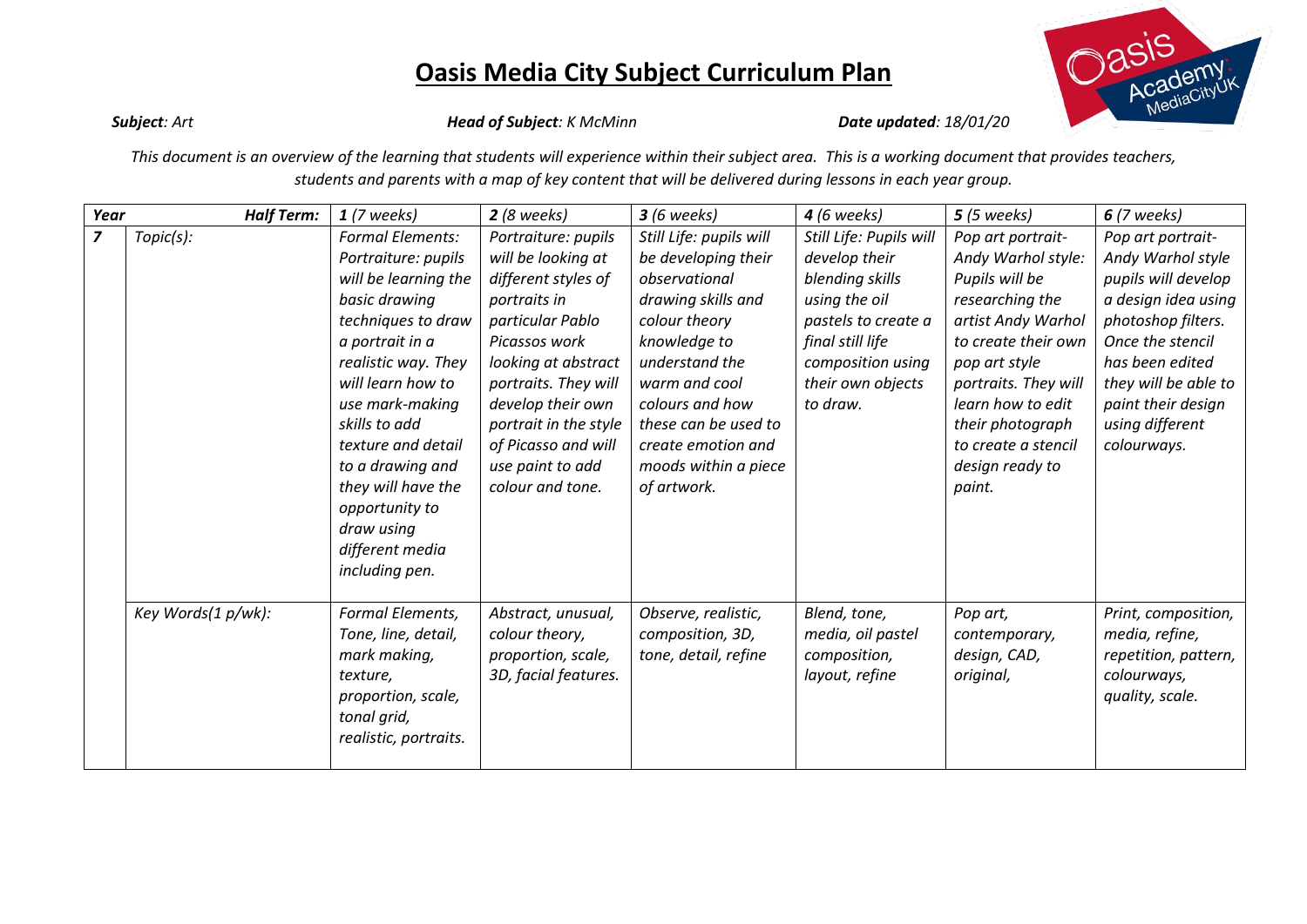

|   | Link to<br>context/Character/careers: | Listening skills,<br>developing<br>independence and<br>creative skills<br>building                                                                                                                                                                                                                                                                                          | Creative skills,<br>group work,<br>independent<br>learning and<br>listening skills                                                                                                                                                                                                                                                    | Listening skills,<br>communication<br>skills, independent<br>learning skills and<br>creative skills.                                                                                                                                                                                                                                                                                                          | Creative skills,<br>group work,<br>independent<br>learning and<br>listening skills                                                                                                               | Listening skills,<br>communication<br>skills, independent<br>learning skills and<br>creative skills.                                                                                                                                                                                                                                                 | Creative skills,<br>group work,<br>independent<br>learning and<br>listening skills                                                                                                                                |
|---|---------------------------------------|-----------------------------------------------------------------------------------------------------------------------------------------------------------------------------------------------------------------------------------------------------------------------------------------------------------------------------------------------------------------------------|---------------------------------------------------------------------------------------------------------------------------------------------------------------------------------------------------------------------------------------------------------------------------------------------------------------------------------------|---------------------------------------------------------------------------------------------------------------------------------------------------------------------------------------------------------------------------------------------------------------------------------------------------------------------------------------------------------------------------------------------------------------|--------------------------------------------------------------------------------------------------------------------------------------------------------------------------------------------------|------------------------------------------------------------------------------------------------------------------------------------------------------------------------------------------------------------------------------------------------------------------------------------------------------------------------------------------------------|-------------------------------------------------------------------------------------------------------------------------------------------------------------------------------------------------------------------|
|   | Assessment Type:                      | Drawing<br>assessment as a<br>base line<br>assessment when<br>pupils start and<br>another<br>assessment at<br>week 6.                                                                                                                                                                                                                                                       | Picasso style<br>drawing and final<br>Picasso style<br>portrait.                                                                                                                                                                                                                                                                      | Drawing assessment<br>of a bottle looking at<br>the shape, tone and<br>detail included                                                                                                                                                                                                                                                                                                                        | Final composition<br>of an arrangement<br>of object showing<br>an understanding<br>of composition and<br>how to add tone<br>using the oil<br>pastels.                                            | Pupils will be<br>assessed on the<br>quality of their<br>research and their<br>artist drawing.                                                                                                                                                                                                                                                       | Final pop art<br>portrait using<br>paint to add<br>colour.                                                                                                                                                        |
| 8 | Topic(s):                             | Cultural Identity.<br>Pupils will explore<br>a range of<br>different cultures<br>e.g. British,<br>African, Spanish.<br>They will create a<br>title page based on<br>the cultures they<br>know and<br>recognise.<br>Pupils will explore<br>African symbols<br>and the meanings<br>behind them as<br>well as patterns<br>from various<br>cultures. They will<br>also practice | Pupils will be<br>learning how to<br>draw and enlarge<br>images using the<br>grid method.<br>Pupils will be<br>developing their<br>knowledge and<br>understanding of<br>this drawing<br>method as well as<br>developing their<br>shading and<br>painting skills.<br>They will also<br>develop their<br>colour theory<br>knowledge and | <b>Music and Colour</b><br>project: pupils will be<br>looking at the artists<br>Wassily Kandinsky<br>and Sonia Delaunay<br>to create an oil<br>pastel design<br>developing their<br>knowledge and<br>understanding of<br>colour theory and<br>shape. Pupils will<br>have the opportunity<br>to listen to music<br>whilst making<br>expressive marks and<br>learn how to change<br>2D shapes into 3D<br>forms. | Music and colour<br>continued. Pupils<br>will develop an oil<br>pastel drawing<br>using Delaunay<br>and Kandinsky as<br>inspiration. They<br>will reinforce their<br>colour theory<br>knowledge. | Natural forms:<br>pupils will research<br>2 different artists<br>who use natural<br>forms as<br>inspiration. They<br>will create a<br>number of<br>observational<br>drawings using<br>different media<br>and different<br>natural forms.<br>They will look at<br>their mark making<br>skill by drawing<br>the different<br>patterns and<br>textures. | Natural forms-<br>Pupils will create a<br>clay tile design<br>using their<br>observational<br>drawing as<br>inspiration to<br>recreate the<br>textures ad<br>patterns they can<br>see to make a<br>tactile piece. |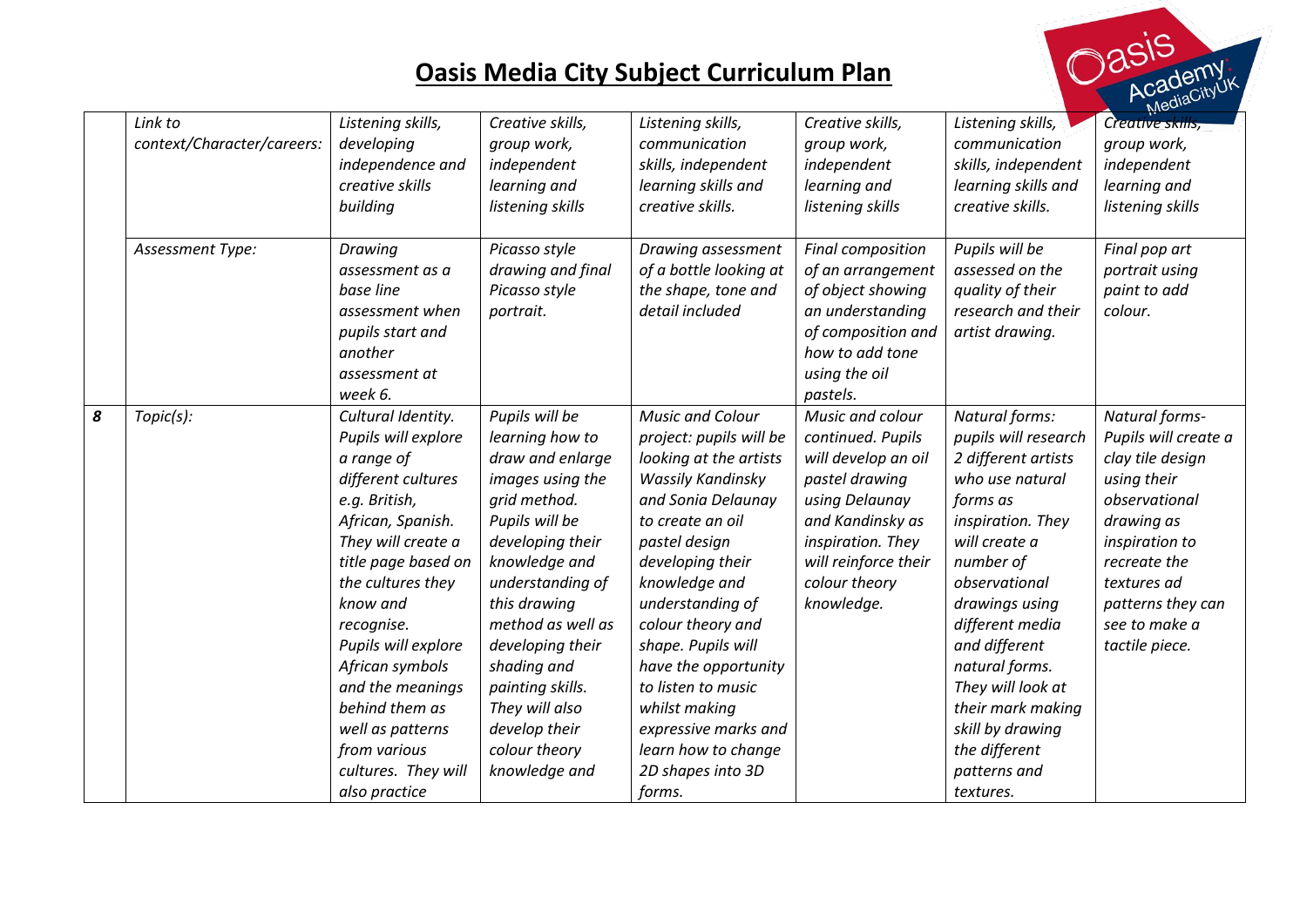

|   |                            | drawing in Pencil,<br>pen and blend oil<br>pastels.                                                                                                       | develop their paint<br>mixing skills.                                                                                                                                      |                                                                                                                                                                               |                                                                                                                                                                        |                                                                                                                                                          |                                                                                                                                    |
|---|----------------------------|-----------------------------------------------------------------------------------------------------------------------------------------------------------|----------------------------------------------------------------------------------------------------------------------------------------------------------------------------|-------------------------------------------------------------------------------------------------------------------------------------------------------------------------------|------------------------------------------------------------------------------------------------------------------------------------------------------------------------|----------------------------------------------------------------------------------------------------------------------------------------------------------|------------------------------------------------------------------------------------------------------------------------------------|
|   | Key Words(1 p/wk):         | Culture, Identity,<br>title page,<br>symbols, draw,<br>enlarge scale,<br>measure accurate,<br>realistic                                                   | Scale, measure<br>accurate, realistic,<br>reference, enlarge,<br>proportion, grid,<br>detailed, media,<br>research, develop,<br>enlarge, tone,<br>detail, colour<br>theory | Abstract, colour<br>theory, media,<br>geometric shapes,<br>tone, composition<br>and line                                                                                      | Media, tone,<br>detail, design,<br>composition, style<br>refine                                                                                                        | Observational,<br>media, mark<br>making, pattern,<br>texture, tone,<br>detail.                                                                           | Mix media, tone,<br>detail, secondary<br>colours, tertiary<br>colours, refine                                                      |
|   | Link to context/Character: | Listening skills,<br>communication<br>skills, independent<br>learning skills and<br>creative skills                                                       | Listening skills,<br>communication<br>skills, independent<br>learning skills and<br>creative skills                                                                        | Creative skills, group<br>work, independent<br>learning and<br>listening skills                                                                                               | Listening skills,<br>communication<br>skills, independent<br>learning skills and<br>creative skills.                                                                   | Creative skills,<br>group work,<br>independent<br>learning and<br>listening skills                                                                       | Listening skills,<br>communication<br>skills, independent<br>learning skills and<br>creative skills.                               |
|   | Assessment Type:           | Drawing<br>assessment of<br>their title page                                                                                                              | Drawing<br>assessment of the<br>enlarged drawing.                                                                                                                          | Pupils will be<br>assessed on the<br>quality of their<br>research<br>presentation and the<br>creativity of their<br>presentation.                                             | Final A3<br>composition<br>created using oil<br>pastels and acrylic<br>paint in the style of<br>the artists.                                                           | Pupils will be<br>assessed on their<br>research<br>presentation and<br>the quality of their<br>drawings                                                  | Final 3D clay tile<br>focusing on the<br>design and quality<br>of their mark<br>making skills.                                     |
| 9 | Topic(s):                  | Who am $I$ ?<br>Pupils will explore<br>the 4 assessment<br>objectives of the<br><b>GCSE</b> criteria<br>AO4 will focus on<br>contextual<br>references and | Pupils will explore<br>a wide range of<br>media including<br>collage, paint, pen,<br>pencil and printing<br>through Who am I.                                              | <b>Sweets and Cakes</b><br>Pop art project:<br>pupils will be<br>learning how to<br>research and analyse<br>the work of two pop<br>art artists. Pupils will<br>use their grid | <b>Sweets and Cakes</b><br>Pop Art project:<br>pupils will develop<br>a final piece from<br>their observational<br>drawings using oil<br>pastels and acrylic<br>paint. | Me, Myself and I:<br>pupils will develop<br>a project around<br>themselves<br>showing their<br>interests and<br>hobbies. They will<br>look at the artist | Me, Myself and I:<br>pupils will be<br>introduced to<br>using the acrylic<br>paints to create<br>smooth, detailed,<br>high quality |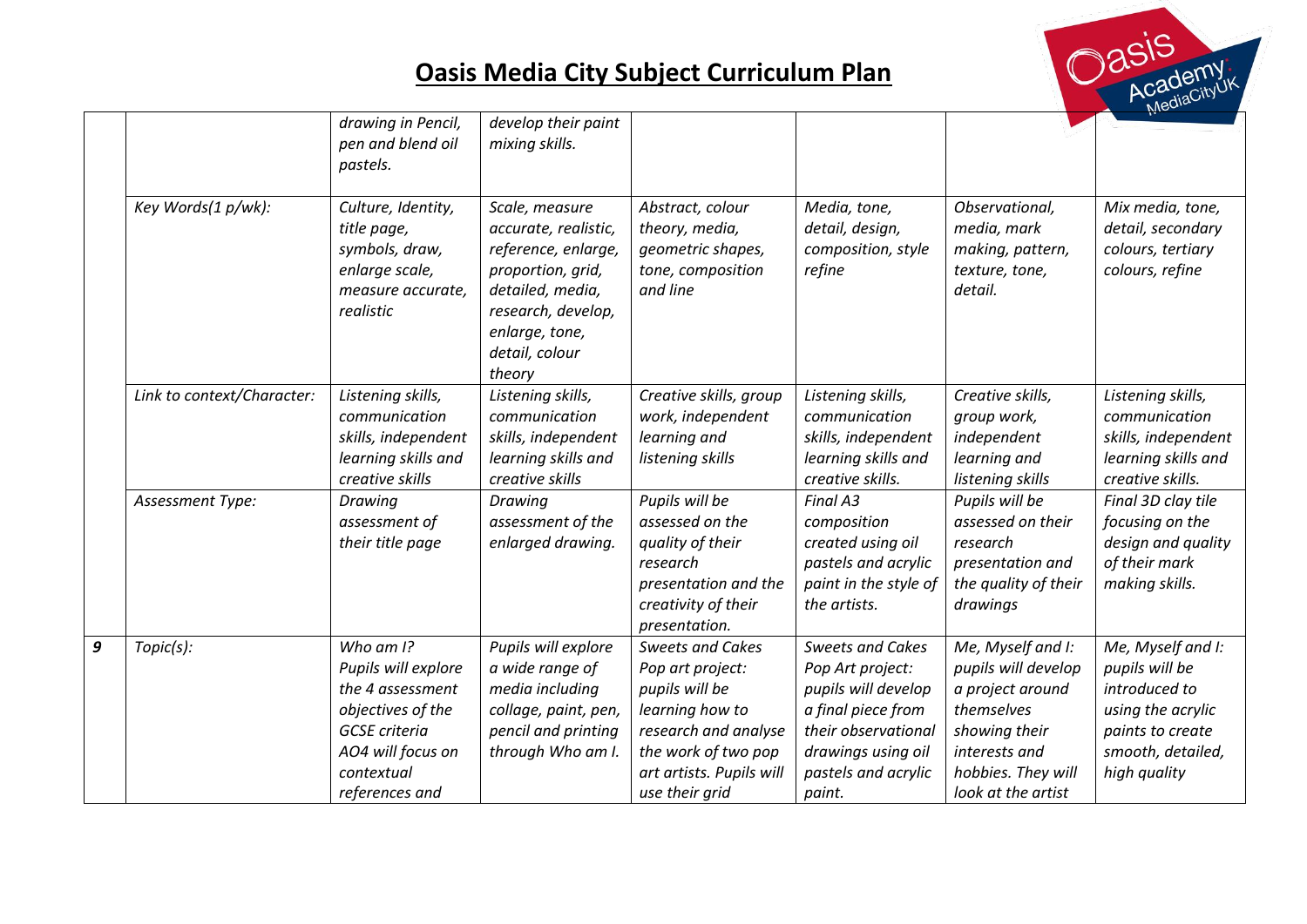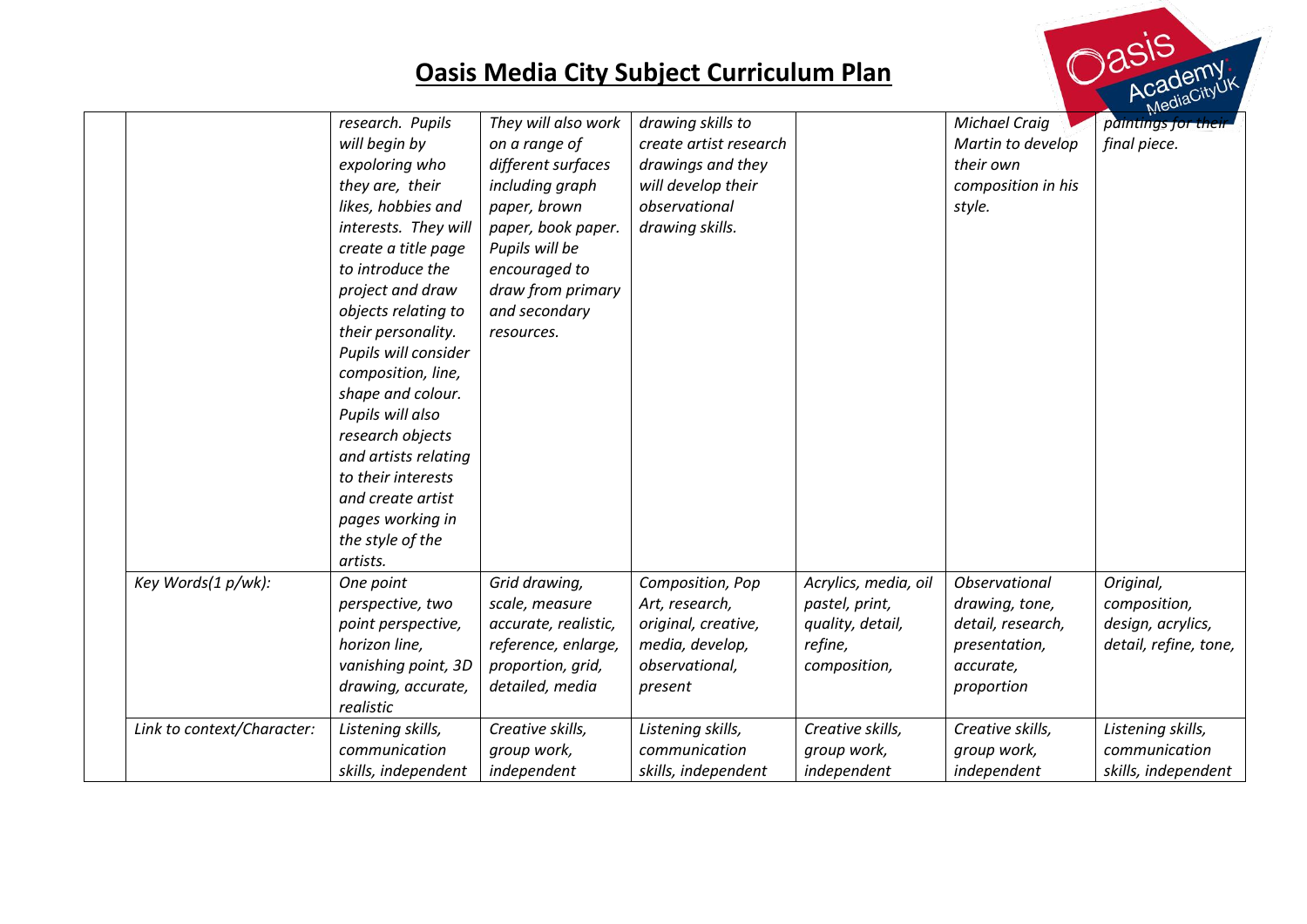

|    |                            | learning skills and | learning and        | learning skills and     | learning and         | learning and        | learning skills and   |
|----|----------------------------|---------------------|---------------------|-------------------------|----------------------|---------------------|-----------------------|
|    |                            | creative skills     | listening skills    | creative skills         | listening skills     | listening skills    | creative skills.      |
|    | Assessment Type:           | Drawing             | Drawing             | Pupils will be          | Final 3D piece.      | Pupils will be      | Final A3 painting     |
|    |                            | assessment of       | assessment of the   | assessed on the         |                      | assessed on their   | in the style of       |
|    |                            | their names.        | enlarged drawing.   | quality of their        |                      | observational       | <b>Michael Craig</b>  |
|    |                            |                     |                     | research                |                      | drawing.            | Martin                |
|    |                            |                     |                     | presentation and        |                      |                     |                       |
|    |                            |                     |                     | composition designs.    |                      |                     |                       |
| 10 | Topic(s):                  | Decades: pupils     | Decades Project:    | Decades Project:        | Decades Project.     | Decades Project:    | Decades: Pupils       |
|    |                            | are going to        | Pupils will develop | Pupils will research    | Pupils will create a | Pupils will develop | will develop their    |
|    |                            | research the        | their own personal  | three different artists | number of            | their own personal  | own A2 painting       |
|    |                            | theme 'decade's to  | and original ideas  | who are from            | observational        | and original ideas  | using one of their    |
|    |                            | create a personal   | through their mind  | different               | drawings and will    | using the collages  | chosen decades as     |
|    |                            | response. They will | maps, collages and  | decades/movements.      | learn how to use a   | and artists they    | their main            |
|    |                            | have the            | the drawings that   | They will develop       | range of media       | have researched to  | inspiration. They     |
|    |                            | opportunity to      | they create. They   | their drawing skills    | including the        | inspire them. They  | will use a range of   |
|    |                            | explore different   | will develop their  | by experimenting        | acrylic paints to    | will develop their  | media, of their       |
|    |                            | research methods,   | language and        | with a range of         | create realistic and | language and        | choice, to add        |
|    |                            | use a range of      | understanding       | different media and     | detailed paintings.  | understanding       | tone, texture and     |
|    |                            | media and develop   | through the use of  | learn how to present    |                      |                     | detail to reflect     |
|    |                            | their visual, vocal | annotation.         | this information in a   |                      |                     | one of their artist's |
|    |                            | and written use of  |                     | creative way.           |                      |                     | styles.               |
|    |                            | art specific        |                     |                         |                      |                     |                       |
|    |                            | language.           |                     |                         |                      |                     |                       |
|    | Key Words(1 p/wk):         | Decades, mix        | Research, style,    | Present, develop,       | Media, tone,         | Journey, develop    | Annotation,           |
|    |                            | media, original,    | development,        | refine, improve,        | detail, evaluate,    | presentation, mix   | reflection,           |
|    |                            | colour theory,      | annotation,         | reflect, annotate       |                      | media, original,    | evaluation, refine,   |
|    |                            | proportion, detail  |                     |                         |                      | personal, creative  | detail, mix media     |
|    | Link to context/Character: | Listening skills,   | Listening skills,   | Creative skills, group  | Listening skills,    | Creative skills,    | Listening skills,     |
|    |                            | communication       | communication       | work, independent       | communication        | group work,         | communication         |
|    |                            | skills, independent | skills, independent | learning and            | skills, independent  | independent         | skills, independent   |
|    |                            | learning skills and | learning skills and | listening skills        | learning skills and  | learning and        | learning skills and   |
|    |                            | creative skills     | creative skills.    |                         | creative skills.     | listening skills    | creative skills.      |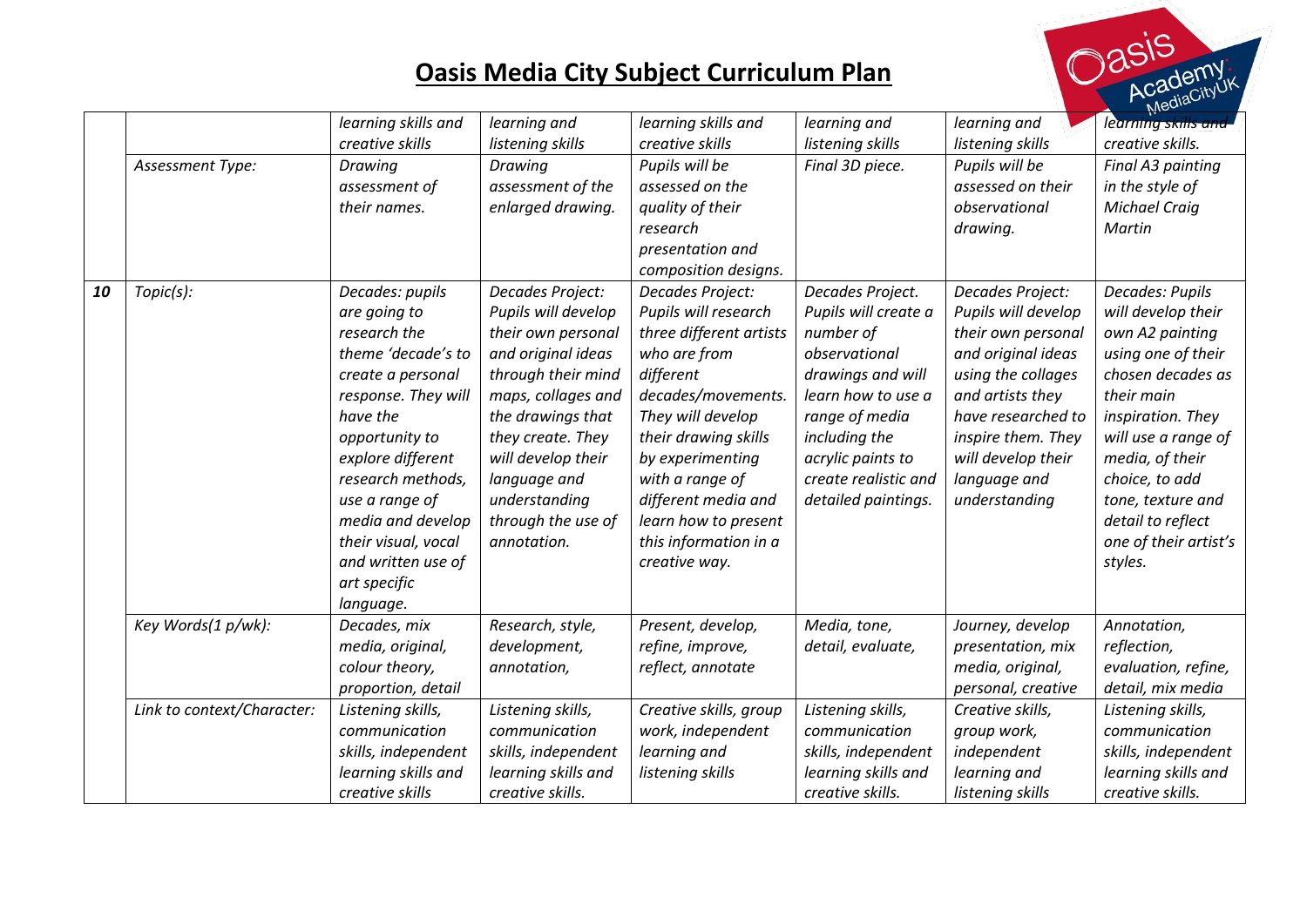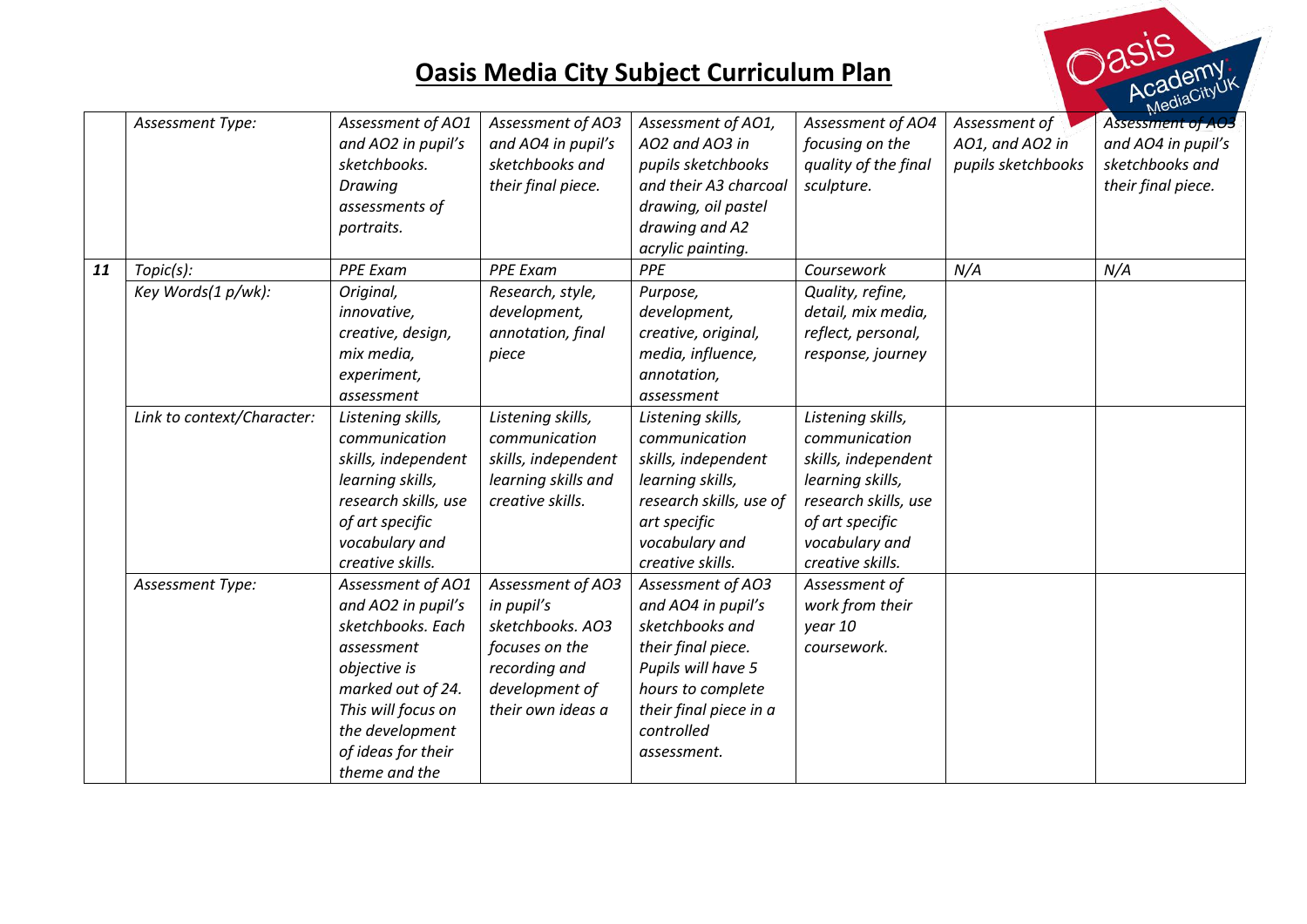

|  |                                                       |  |  | $\cdots$ |
|--|-------------------------------------------------------|--|--|----------|
|  | .<br>quality of their                                 |  |  |          |
|  | $\sim$ $\sim$ $\sim$ $\sim$ $\sim$ $\sim$<br>drawinas |  |  |          |

#### *Key Questions:*

*1. What is the overarching intent for your curriculum?*

*To develop pupils confidence and skills throughout the art curriculum to build their creativity and enthusiasm for the arts. Pupils will have the opportunity to explore a range of artists, media, and techniques throughout the course. This will be developed and built upon year on year with the core foundations and principals running throughout each project to ensure a deeper level of understanding and the development of skill. During year 11 pupils will have the opportunity to develop their own personal project to become independent learners.*

- *2. How does this curriculum build student's knowledge of the world around them both locally and nationally? Pupils research a range of artists from different cultures, eras and areas including artists who are local. Topics at KS4 enable pupils to look at current affairs and news from around the world to draw inspiration for a personal response. Gallery visits are organised to give pupils the experience of visiting an art gallery and to inform their own ideas.*
- *3. How is this curriculum designed to engage students and develop a passion for the subject? Pupils are able to explore a variety of techniques and media's throughout the curriculum with engaging and challenging projects that are designed to give a wide variety of experiences. They are able to be creative and encouraged to develop their own style and work through experimentation of media and processes. Pupils work is celebrated with praise postcards, group assessments and is used for displays and examples, which motivates and inspires them.*
- *4. How does this curriculum cater for the needs of our students?*

*The curriculum has a wide variety of art styles and activities, which all pupils are able to access and engage with. Within the schemes of learning individual lessons are structured and scaffolded so every pupil can access the curriculum. Each project follows the same structure so pupils are aware of the work they need to produce. This is developed from KS3 to KS4 to enable pupils to reach the 4 assessment objectives.*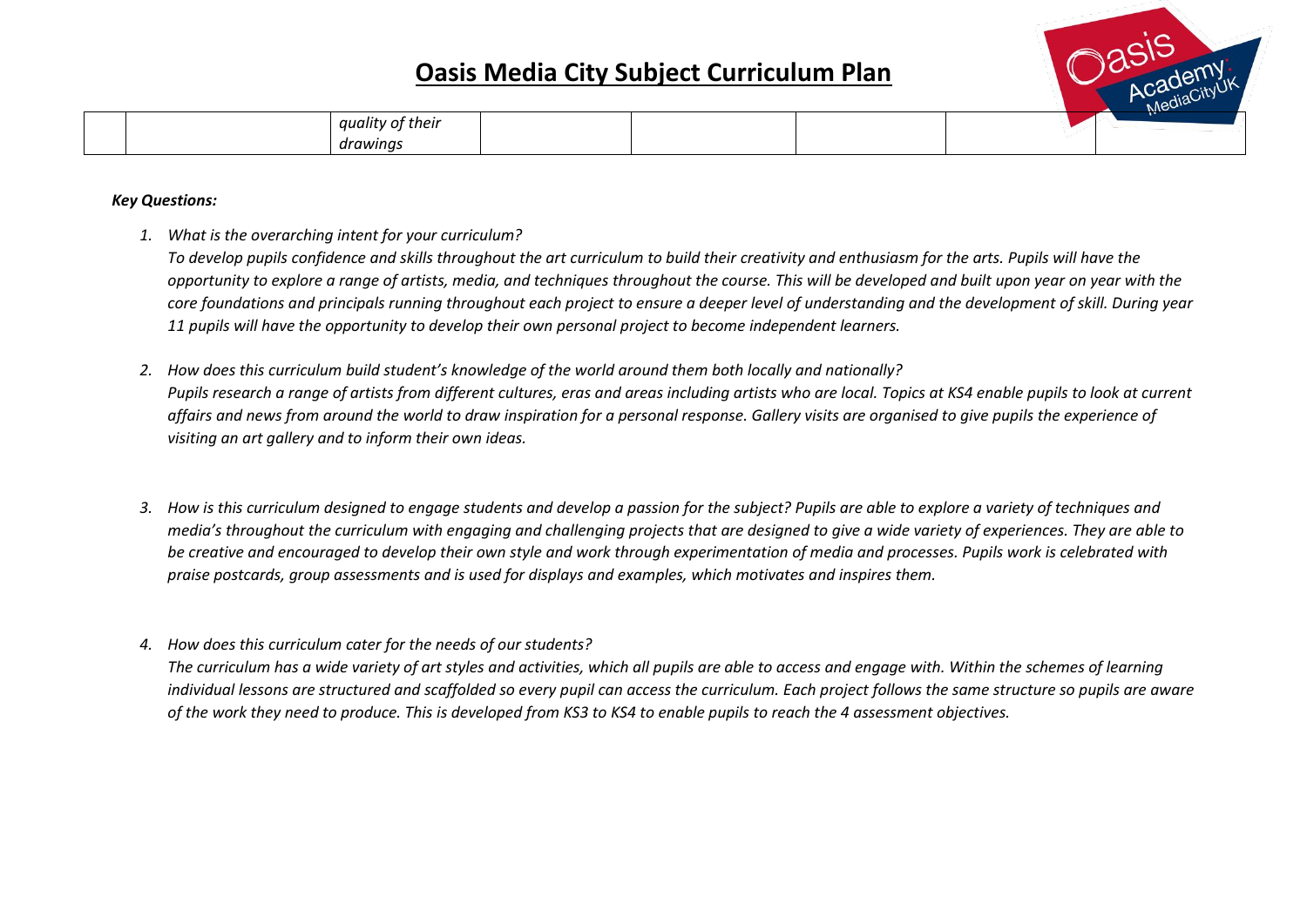

- *5. How is assessment used to improve learning? Base line assessments and drawing assessments are used to level pupils artwork and show the progress they have made. Pupils will always create a final piece for an assessment demonstrating the knowledge, skills and techniques they have*  learnt during the project. Growth tasks and self/peer assessment are planned into each project with an extended piece of feedback which is given at *the end of each assessment for the pupils to improve further.*
- *6. What skills will students develop that can be used in other subject areas and beyond their school life? Pupils will develop their listening skills, communication skills, teamwork skills, self-reflection skills and creativity skills throughout the curriculum. This is embedded into each project and each year group throughout the curriculum. Pupils are encouraged to express themselves and to be creative when producing their own individual pieces of artwork and are taught to use art specific language when describing the work of others. Cross curriculur links in KS3 include subjects such as Textiles, Product Design, Spanish and Maths where pupils can further develop their skills. GCSE topics enable pupils to look at current affairs and issues from around the word to inspire their personal response.*
- *7. How is learning planned to progressively develop pupil's knowledge and understanding over time? All tasks are used to develop the pupils knowledge and understanding and build on from each other to reach the end of the project for their assessment. Pupils work independently to complete their final piece showing their development of practical and theoretical skills within their design and application of colour using a range of media.*
- *8. How is learning sequenced over time to ensure students retain knowledge and are more successful at recalling? Each project from year 7 to 11 follows the same pattern and sequence of work so this is embedded by the time the pupils reach GCSE. Key topics such as colour theory and observational drawing are repeated and developed with further depth throughout the curriculum to embed the core knowledge. In KS3 pupils are shown a wide variety of skills and media which is repeated into KS4 to develop and refine their drawing and painting skills.*
- *9. How is this curriculum adapted to cater for the needs of students with different starting points? Each piece of work has a levelled outcome to cater*  for the less able and to challenge the more able. Extra resources and visual aids are available for the less able pupils and the curriculum is designed *to engage all pupils by covering a range of topics and projects.*